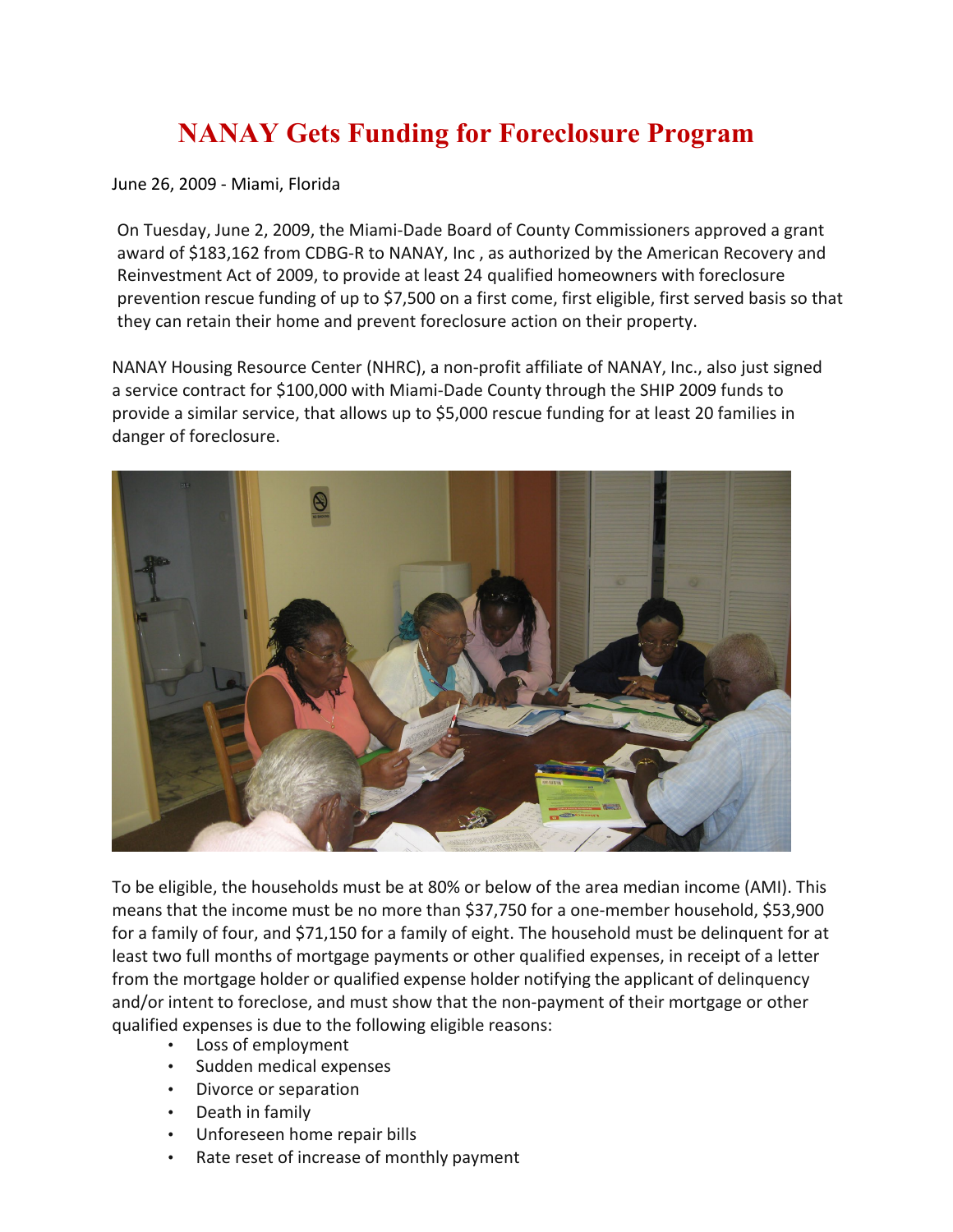The potential beneficiary also must have never previously received foreclosure rescue funding. The rescue funding disbursements shall be made only in situations where the funding will bring the applicant/owner current on their delinquent mortgage.

Applicants/owners must show their ability to make the required monthly mortgage payments and remain out of default following a foreclosure rescue funding disbursement. After receiving foreclosure rescue funding, applicants/owners shall be encouraged to complete budget/credit/debt reduction sessions through a US HUD approved counseling agency. Pursuant to federal requirements, federal funds cannot pay for more than three months of monthly mortgage payments.

"I am glad that the government is giving NANAY this opportunity to help needy families that are in danger losing their homes", says Evelyn Bruce, Executive Director of NANAY Inc. and NANAY Housing Resource Center.

NANAY, Inc. (National Alliance to Nurture the Aged and the Youth), a Miami-based 501(c )(3) community-based organization that has been providing supportive services to elders and youth since 1994, also recently got approved for \$486,640 funding from the Miami-Dade County Building Better Communities General Obligations Bond (GOB) Program and up to \$240,000 funding from the North Miami CRA to renovate its 54-year old two story building in North Miami. A Challenge Grant of \$125,000 was likewise approved by Kresge Foundation but receipt of funds is dependent on organization's ability to show community support through matching donations that are now being solicited through NANAY's Capital and Endowment Campaign.